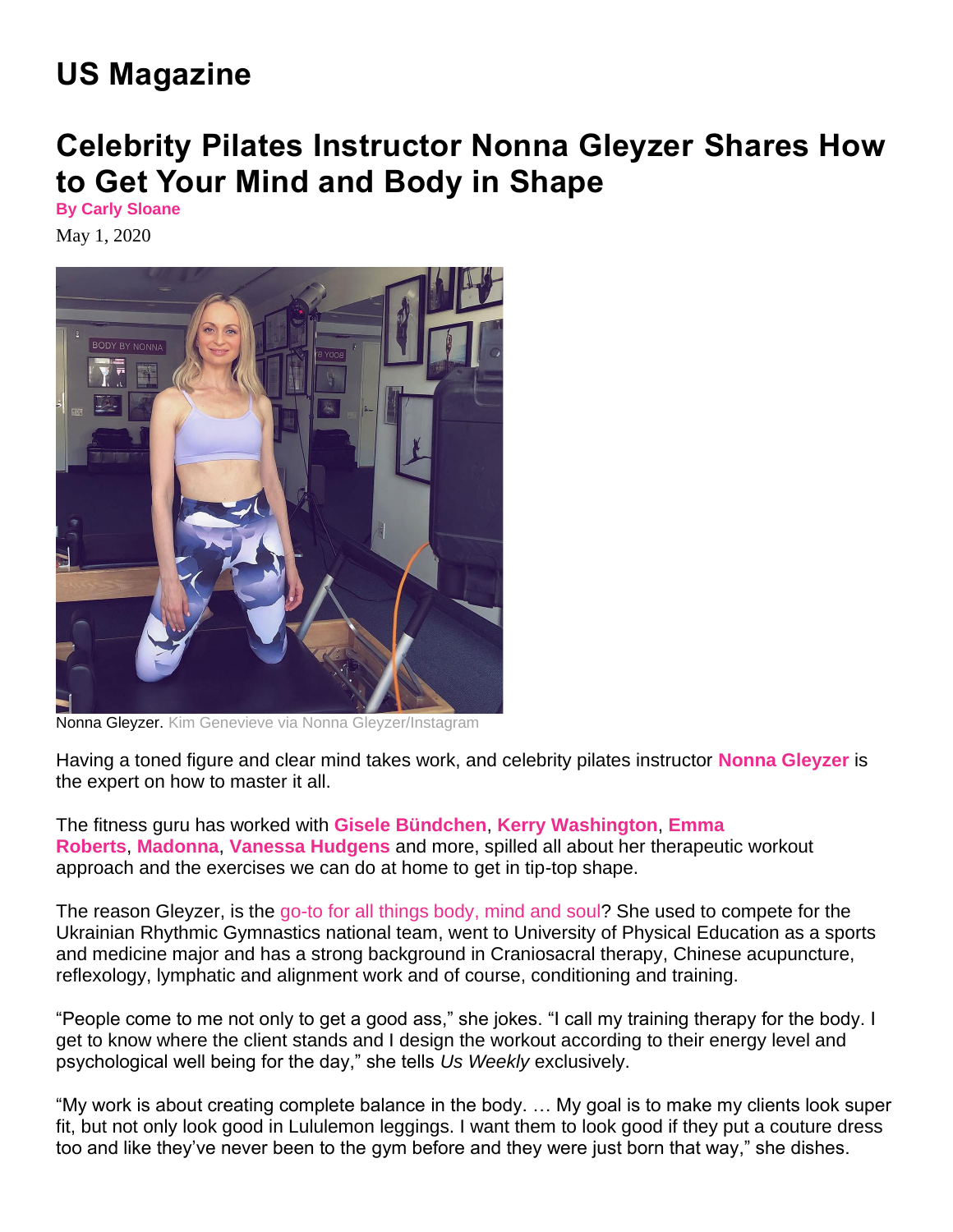

Gisele Bundchen attends The Metropolitan Museum of Art's Costume Institute benefit gala celebrating the opening of the "Camp: Notes on Fashion" exhibition in New York on May 6, 2019. Charles Sykes/Invision/AP/Shutterstock

## Gisele Bundchen's Secrets to Staying in Shape

To get to that point, Gleyzer recommends working out for 20-30 minutes a day and adding a few simple moves into your routine, even if it's just from the comfort of your home while we are quarantined.

"Because you're spending so much time sitting right now, it's making a big impact on our backs, so I suggest putting a towel, pillow or even just your hands under your lower back and neck for support and extend your legs out and bring them in while squeezing your inner thighs together … I also suggest putting your heels up and down a few times to keep your calf muscles toned," Gleyzer says.

One thing to avoid: repeating the same move over and over again. "I never do an exercise more than five to 15 times. I might work the same group of muscles, but it will be a completely different exercise, so you're working the same group of muscles, but in a different direction," Gleyzer explains.

The reason behind her laid-back approach: "I want to give people energy and life and believe that less is more. When you're exhausting vulnerable muscles, they get very tired after a while and there's a good chance you can get an injury," she shares.